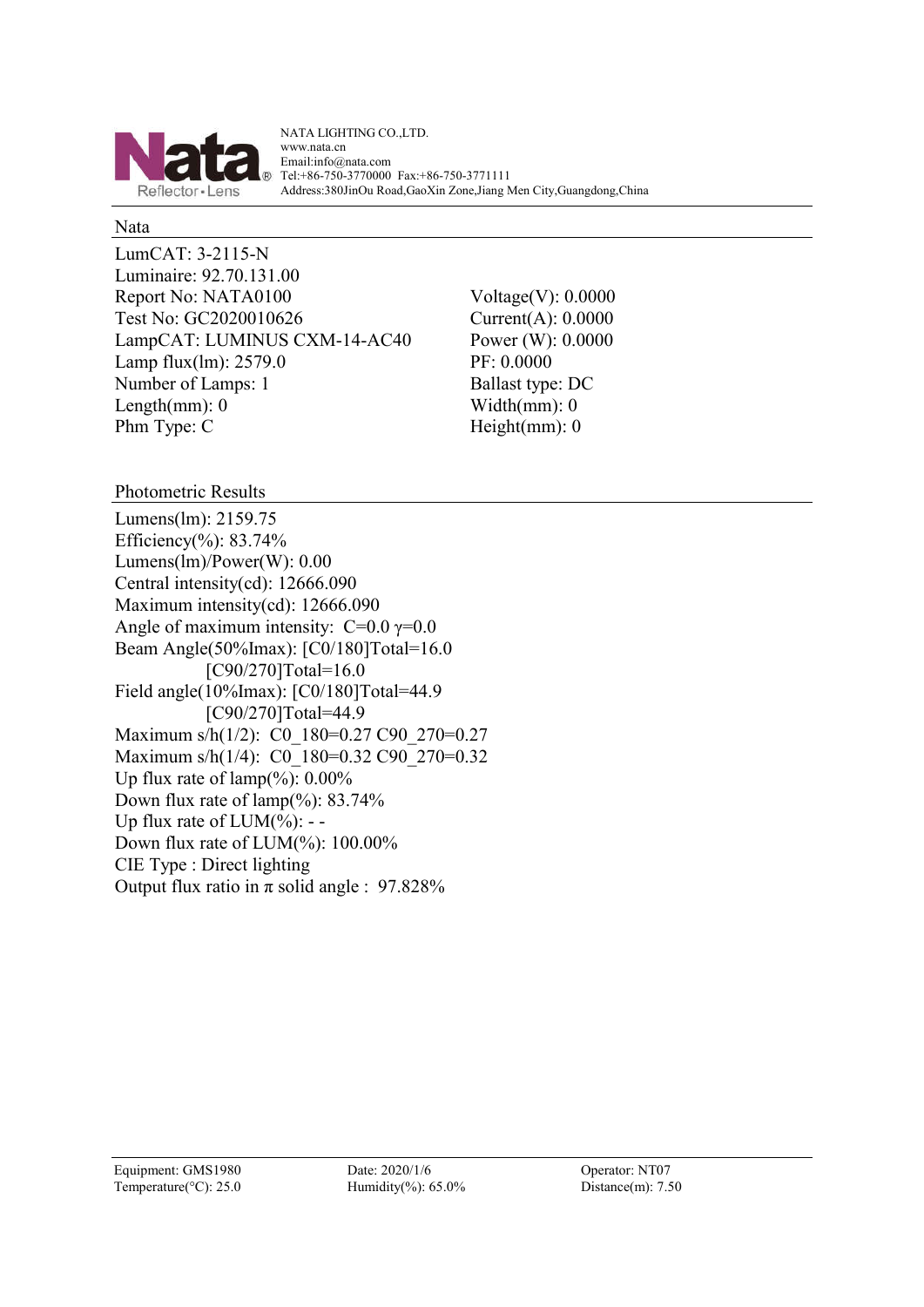## Zonal flux distribution table Appendix Page: 2 Total:18

| $\gamma (^\circ)$ | Average $I(cd)$ | Zonal $F(lm)$ | Sum F(lm)    | Eff Flux $(\% )$ | Eff Sum $(\% )$ |
|-------------------|-----------------|---------------|--------------|------------------|-----------------|
| 0.0               | 12666.094       | 0.000         | $\mathbf{0}$ | $.000\%$         | $.000\%$        |
| 1.0               | 12547.266       | 12.064        | 12.064       | .468%            | .559%           |
| 2.0               | 12015.492       | 35.255        | 47.319       | 1.367%           | 2.191%          |
| 3.0               | 11506.359       | 56.257        | 103.575      | 2.181%           | 4.796%          |
| 4.0               | 10444.711       | 73.477        | 177.053      | 2.849%           | 8.198%          |
| 5.0               | 9519.258        | 85.884        | 262.937      | 3.330%           | 12.174%         |
| 6.0               | 8359.805        | 93.959        | 356.896      | 3.643%           | 16.525%         |
| 7.0               | 7229.180        | 96.761        | 453.656      | 3.752%           | 21.005%         |
| 8.0               | 6342.961        | 97.133        | 550.79       | 3.766%           | 25.502%         |
| 9.0               | 5517.422        | 96.122        | 646.912      | 3.727%           | 29.953%         |
| 10.0              | 4778.859        | 93.178        | 740.089      | 3.613%           | 34.267%         |
| 11.0              | 4236.398        | 90.081        | 830.17       | 3.493%           | 38.438%         |
| 12.0              | 3773.461        | 87.559        | 917.729      | 3.395%           | 42.492%         |
| 13.0              | 3288.234        | 83.805        | 1001.534     | 3.249%           | 46.373%         |
| 14.0              | 2965.430        | 80.046        | 1081.58      | 3.104%           | 50.079%         |
| 15.0              | 2661.820        | 77.253        | 1158.834     | 2.995%           | 53.656%         |
| 16.0              | 2352.516        | 73.474        | 1232.308     | 2.849%           | 57.058%         |
| 17.0              | 2125.477        | 69.734        | 1302.042     | 2.704%           | 60.287%         |
| 18.0              | 1929.938        | 66.865        | 1368.907     | 2.593%           | 63.383%         |
| 19.0              | 1740.727        | 63.862        | 1432.769     | 2.476%           | 66.339%         |
| 20.0              | 1589.625        | 60.955        | 1493.724     | 2.364%           | 69.162%         |
| 21.0              | 1454.906        | 58.461        | 1552.185     | 2.267%           | 71.869%         |
| 22.0              | 1317.874        | 55.720        | 1607.905     | 2.161%           | 74.449%         |
| 23.0              | 1203.145        | 52.898        | 1660.803     | 2.051%           | 76.898%         |
| 24.0              | 1099.385        | 50.342        | 1711.145     | 1.952%           | 79.229%         |
| 25.0              | 1005.216        | 47.854        | 1758.999     | 1.856%           | 81.444%         |
| 26.0              | 931.289         | 45.711        | 1804.71      | 1.772%           | 83.561%         |
| 27.0              | 847.491         | 43.518        | 1848.228     | 1.687%           | 85.576%         |
| 28.0              | 744.462         | 40.305        | 1888.533     | 1.563%           | 87.442%         |
| 29.0              | 641.595         | 36.263        | 1924.796     | 1.406%           | 89.121%         |
| 30.0              | 542.173         | 31.961        | 1956.758     | 1.239%           | 90.601%         |
| 31.0              | 431.634         | 27.100        | 1983.857     | 1.051%           | 91.856%         |
| 32.0              | 346.809         | 22.301        | 2006.159     | .865%            | 92.888%         |
| 33.0              | 251.198         | 17.618        | 2023.776     | .683%            | 93.704%         |
| 34.0              | 174.066         | 12.870        | 2036.646     | .499%            | 94.300%         |
| 35.0              | 119.208         | 9.108         | 2045.754     | .353%            | 94.722%         |
| 36.0              | 87.244          | 6.573         | 2052.328     | .255%            | 95.026%         |
| 37.0              | 69.666          | 5.118         | 2057.445     | .198%            | 95.263%         |

Equipment: GMS1980 Date: 2020/1/6 Operator: NT07 Temperature(°C): 25.0 Humidity(%): 65.0% Distance(m): 7.50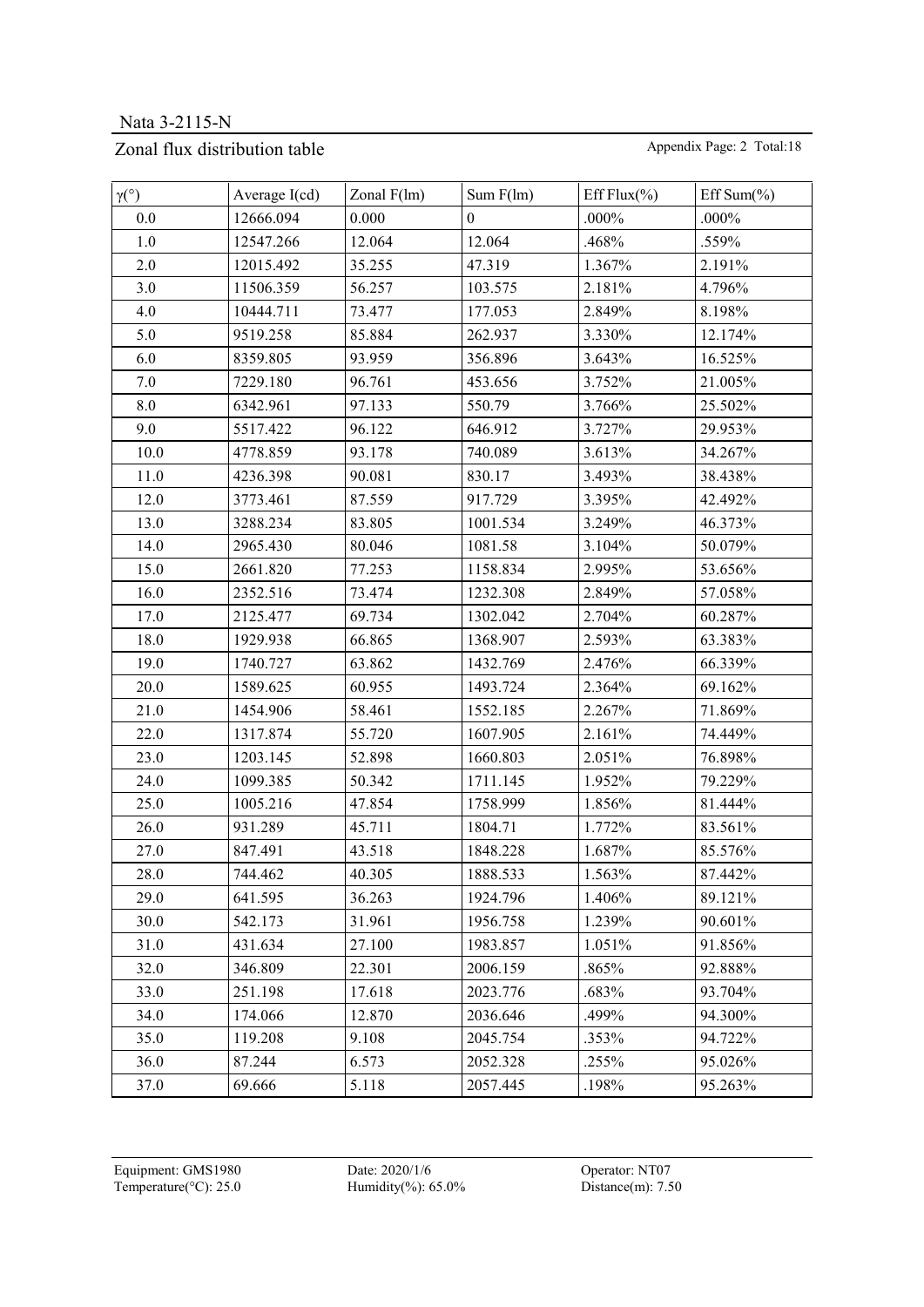## Zonal flux distribution table Appendix Page: 3 Total:18

| $\gamma$ <sup>(°)</sup> | Average $I(cd)$ | Zonal $F(lm)$ | Sum F(lm) | Eff Flux $(\% )$ | Eff Sum( $\%$ ) |
|-------------------------|-----------------|---------------|-----------|------------------|-----------------|
| 38.0                    | 60.195          | 4.335         | 2061.78   | .168%            | 95.464%         |
| 39.0                    | 52.418          | 3.844         | 2065.623  | .149%            | 95.642%         |
| 40.0                    | 46.484          | 3.449         | 2069.073  | .134%            | 95.801%         |
| 41.0                    | 41.738          | 3.142         | 2072.214  | .122%            | 95.947%         |
| 42.0                    | 37.821          | 2.891         | 2075.105  | .112%            | 96.081%         |
| 43.0                    | 34.545          | 2.681         | 2077.785  | .104%            | 96.205%         |
| 44.0                    | 32.105          | 2.516         | 2080.301  | .098%            | 96.321%         |
| 45.0                    | 30.143          | 2.392         | 2082.693  | .093%            | 96.432%         |
| 46.0                    | 28.385          | 2.289         | 2084.982  | .089%            | 96.538%         |
| 47.0                    | 27.021          | 2.204         | 2087.186  | .085%            | 96.640%         |
| 48.0                    | 25.931          | 2.141         | 2089.326  | .083%            | 96.739%         |
| 49.0                    | 24.905          | 2.088         | 2091.414  | .081%            | 96.836%         |
| 50.0                    | 24.026          | 2.040         | 2093.454  | .079%            | 96.930%         |
| 51.0                    | 23.351          | 2.004         | 2095.458  | .078%            | 97.023%         |
| 52.0                    | 22.725          | 1.977         | 2097.436  | .077%            | 97.115%         |
| 53.0                    | 22.170          | 1.953         | 2099.389  | .076%            | 97.205%         |
| 54.0                    | 21.783          | 1.937         | 2101.326  | .075%            | 97.295%         |
| 55.0                    | 21.431          | 1.929         | 2103.255  | .075%            | 97.384%         |
| 56.0                    | 21.122          | 1.923         | 2105.178  | .075%            | 97.473%         |
| 57.0                    | 20.862          | 1.920         | 2107.097  | .074%            | 97.562%         |
| 58.0                    | 20.609          | 1.918         | 2109.015  | .074%            | 97.651%         |
| 59.0                    | 20.370          | 1.916         | 2110.931  | .074%            | 97.739%         |
| 60.0                    | 20.173          | 1.915         | 2112.846  | .074%            | 97.828%         |
| 61.0                    | 19.920          | 1.913         | 2114.759  | .074%            | 97.917%         |
| 62.0                    | 19.835          | 1.916         | 2116.675  | .074%            | 98.005%         |
| 63.0                    | 19.645          | 1.920         | 2118.595  | .074%            | 98.094%         |
| 64.0                    | 19.329          | 1.912         | 2120.508  | .074%            | 98.183%         |
| 65.0                    | 18.977          | 1.896         | 2122.403  | .074%            | 98.271%         |
| 66.0                    | 18.394          | 1.865         | 2124.268  | .072%            | 98.357%         |
| 67.0                    | 17.873          | 1.824         | 2126.091  | .071%            | 98.441%         |
| 68.0                    | 17.234          | 1.778         | 2127.87   | .069%            | 98.524%         |
| 69.0                    | 16.798          | 1.736         | 2129.606  | .067%            | 98.604%         |
| 70.0                    | 16.235          | 1.697         | 2131.302  | .066%            | 98.683%         |
| 71.0                    | 15.848          | 1.658         | 2132.961  | .064%            | 98.759%         |
| 72.0                    | 15.469          | 1.628         | 2134.589  | .063%            | 98.835%         |
| 73.0                    | 15.166          | 1.602         | 2136.191  | .062%            | 98.909%         |
| 74.0                    | 14.878          | 1.580         | 2137.771  | .061%            | 98.982%         |
| 75.0                    | 14.618          | 1.558         | 2139.329  | .060%            | 99.054%         |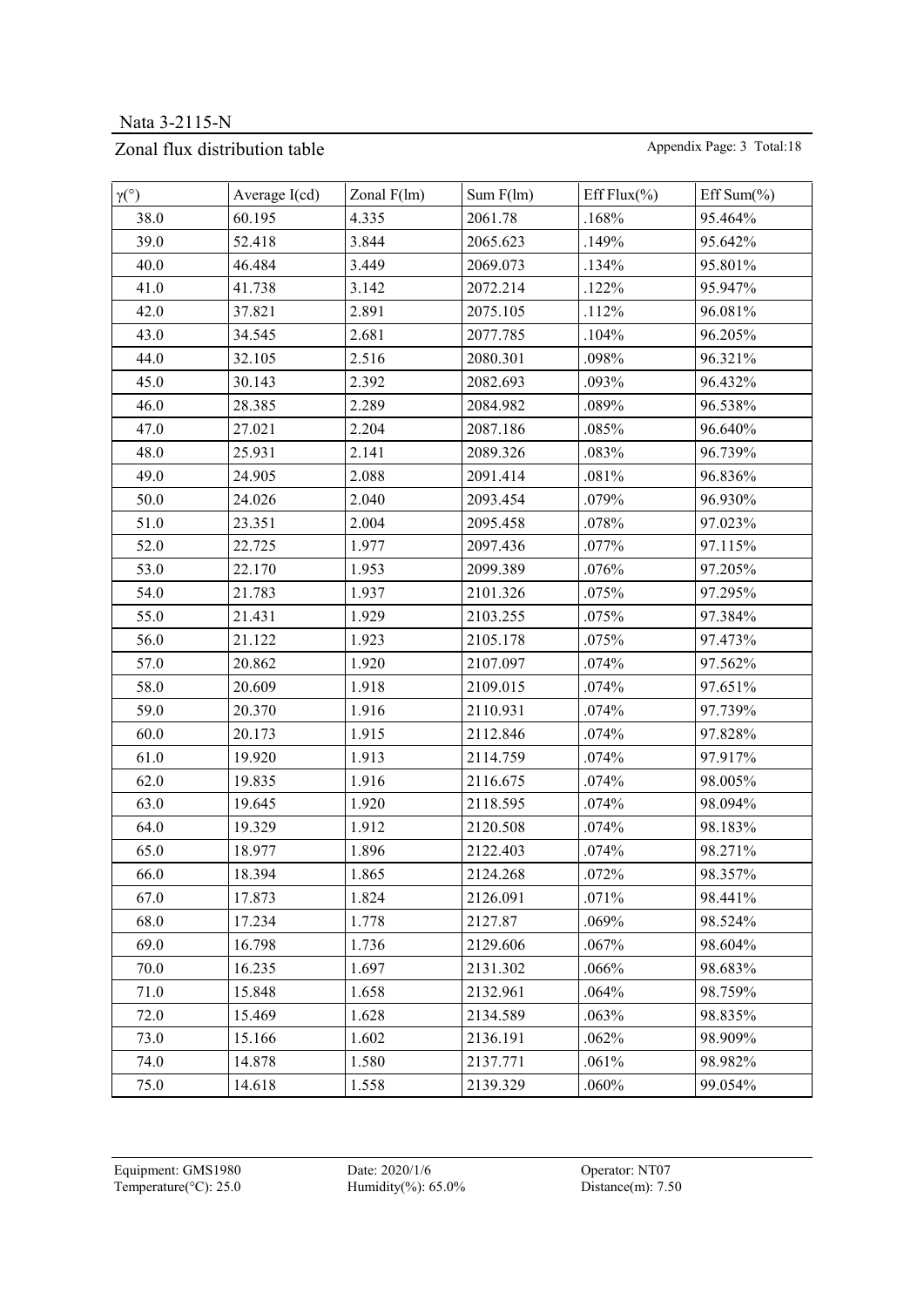Nata 3-2115-N

## Zonal flux distribution table Appendix Page: 4 Total:18

| $\gamma$ <sup>(°)</sup> | Average $I(cd)$ | Zonal $F(lm)$ | Sum F(lm) | Eff Flux $(\% )$ | Eff Sum( $\%$ ) |
|-------------------------|-----------------|---------------|-----------|------------------|-----------------|
| 76.0                    | 14.344          | 1.537         | 2140.867  | .060%            | 99.125%         |
| 77.0                    | 14.084          | 1.516         | 2142.382  | .059%            | 99.196%         |
| 78.0                    | 13.802          | 1.493         | 2143.875  | .058%            | 99.265%         |
| 79.0                    | 13.542          | 1.469         | 2145.344  | $.057\%$         | 99.333%         |
| 80.0                    | 13.247          | 1.444         | 2146.788  | .056%            | 99.400%         |
| 81.0                    | 12.980          | 1.418         | 2148.207  | .055%            | 99.465%         |
| 82.0                    | 12.698          | 1.392         | 2149.599  | .054%            | 99.530%         |
| 83.0                    | 12.438          | 1.366         | 2150.966  | .053%            | 99.593%         |
| 84.0                    | 12.199          | 1.342         | 2152.308  | .052%            | 99.655%         |
| 85.0                    | 11.904          | 1.316         | 2153.623  | .051%            | 99.716%         |
| 86.0                    | 11.658          | 1.288         | 2154.911  | .050%            | 99.776%         |
| 87.0                    | 11.313          | 1.257         | 2156.168  | .049%            | 99.834%         |
| 88.0                    | 11.011          | 1.223         | 2157.391  | .047%            | 99.891%         |
| 89.0                    | 10.779          | 1.194         | 2158.586  | .046%            | 99.946%         |
| 90.0                    | 10.526          | 1.168         | 2159.754  | .045%            | 100.000%        |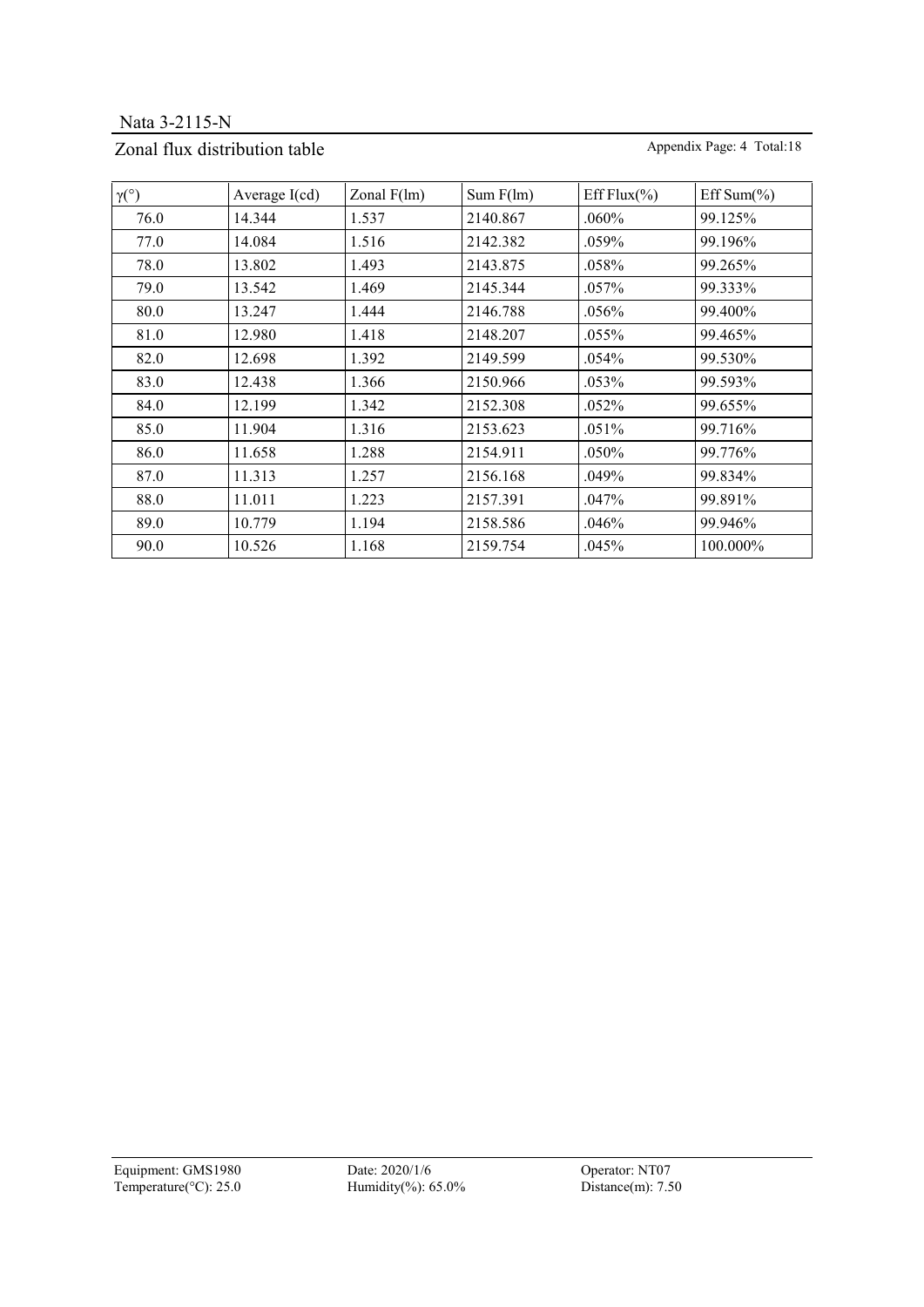## Zonal flux distribution table Appendix Page: 5 Total:18

|           | ZONAL LUMEN SUMMARY |           |           |
|-----------|---------------------|-----------|-----------|
| Zone      | Lumens              | $\%$ Lamp | $\%$ Fixt |
| 0-30      | 1956.76             | 75.87%    | 90.60%    |
| $0 - 40$  | 2069.07             | 80.23%    | 95.80%    |
| 0-60      | 2112.85             | 81.93%    | 97.83%    |
| 0-90      | 2158.59             | 83.70%    | 99.95%    |
| $0 - 120$ | 2158.59             | 83.70%    | 99.95%    |
| 0-180     | 2159.75             | 83.74%    | 100.00%   |
| 60-90     | 47.65               | 1.85%     | 2.21%     |
| 90-120    | 0.00                | $0.00\%$  | $0.00\%$  |
| 90-130    | 0.00                | $0.00\%$  | $0.00\%$  |
| 90-150    | 0.00                | $0.00\%$  | $0.00\%$  |
| 90-180    | 0.00                | $0.00\%$  | $0.00\%$  |
| 0-24.35   | 1727.80             | 67.00%    | 80.00%    |
|           |                     |           |           |

#### ZONAL LUMEN SUMMARY

| $0 - 10$ | 740.09   |
|----------|----------|
| $10-20$  | 753.63   |
| 20-30    | 463.03   |
| 30-40    | 112.32   |
| 40-50    | 24.38    |
| 50-60    | 19.39    |
| 60-70    | 18.46    |
| 70-80    | 15.49    |
| 80-90    | 11.80    |
|          |          |
| 90-100   | $0.00\,$ |
| 100-110  | $0.00\,$ |
| 110-120  | 0.00     |
| 120-130  | $0.00\,$ |
| 130-140  | $0.00\,$ |
| 140-150  | $0.00\,$ |
| 150-160  | 0.00     |
| 160-170  | $0.00\,$ |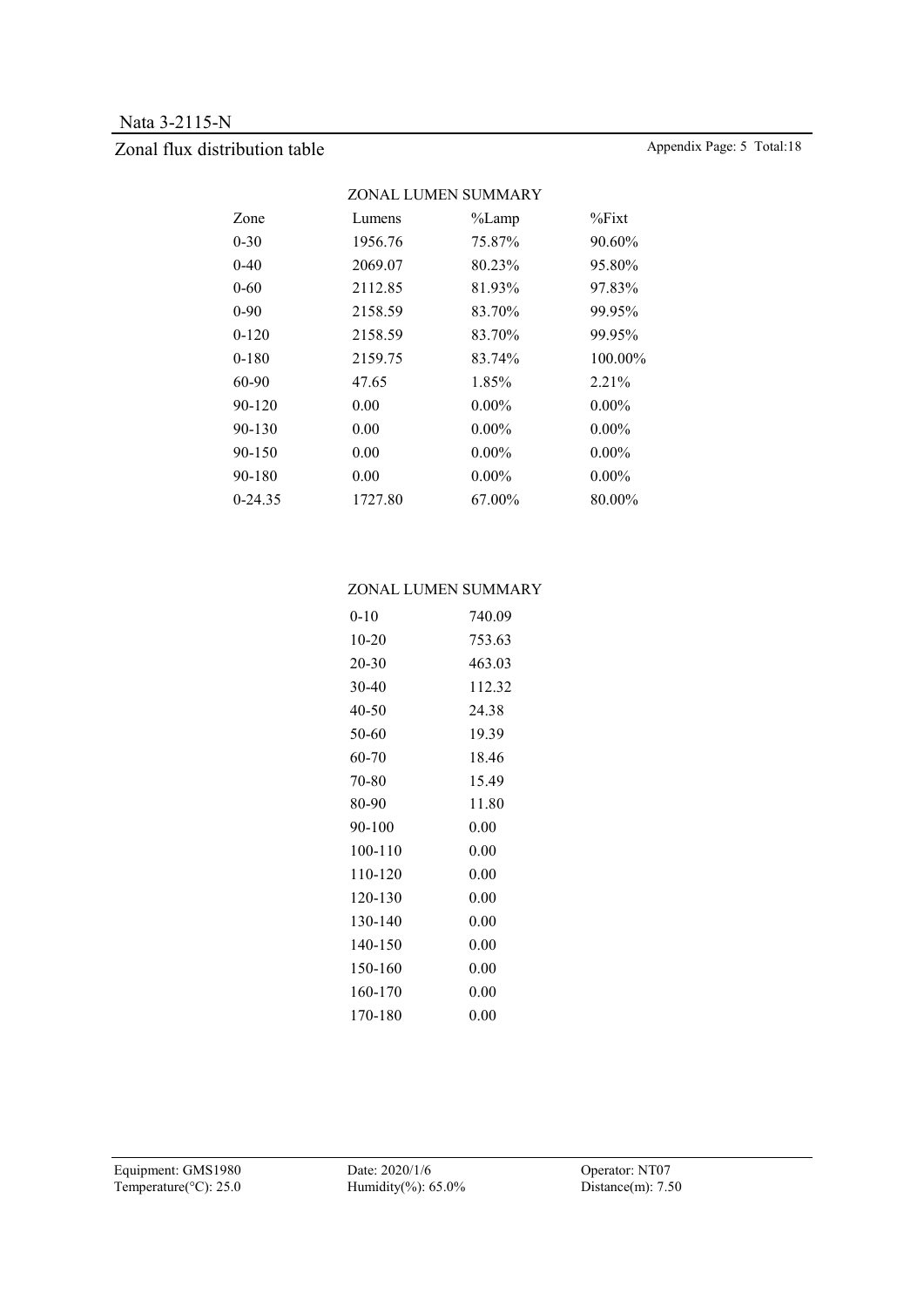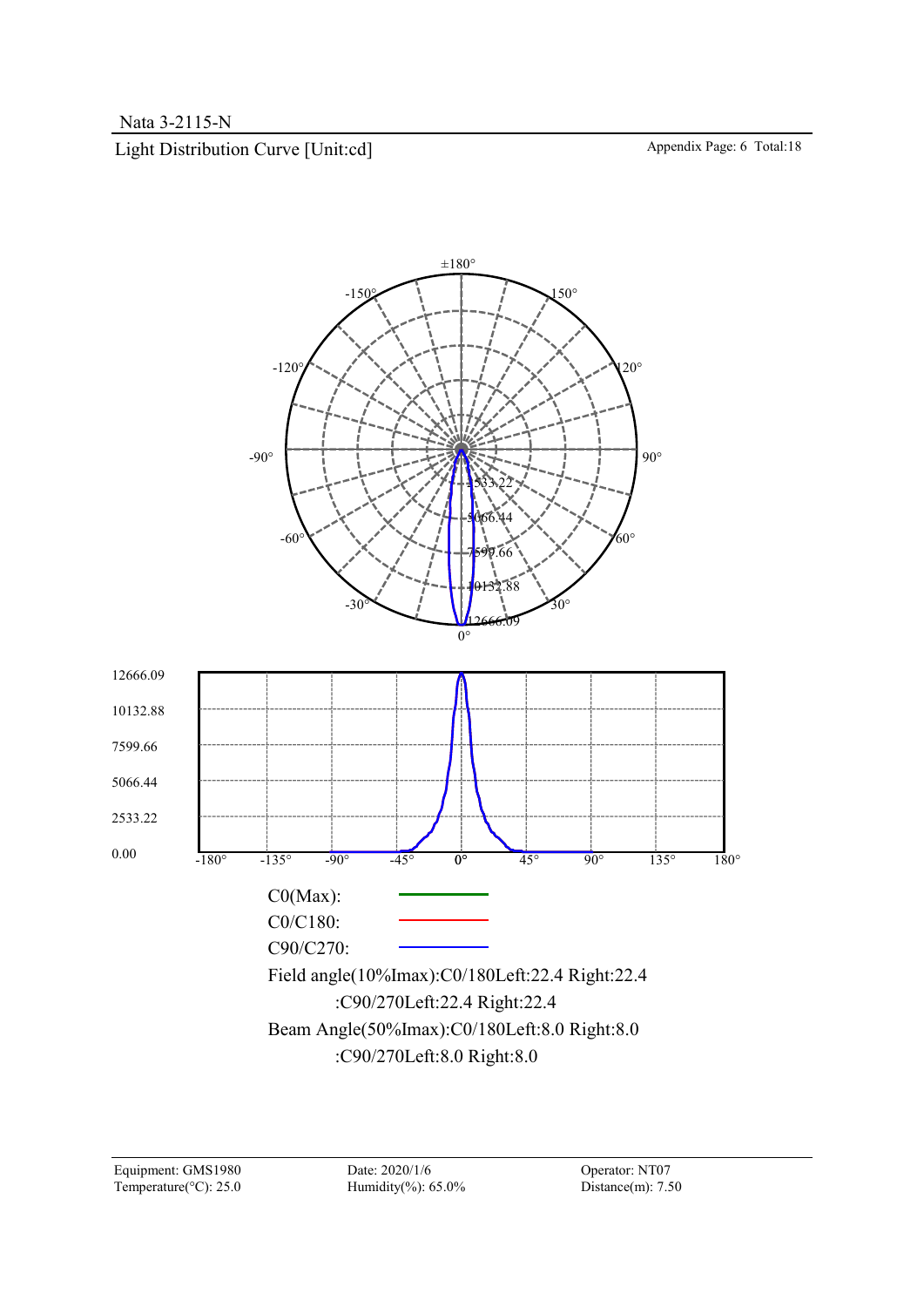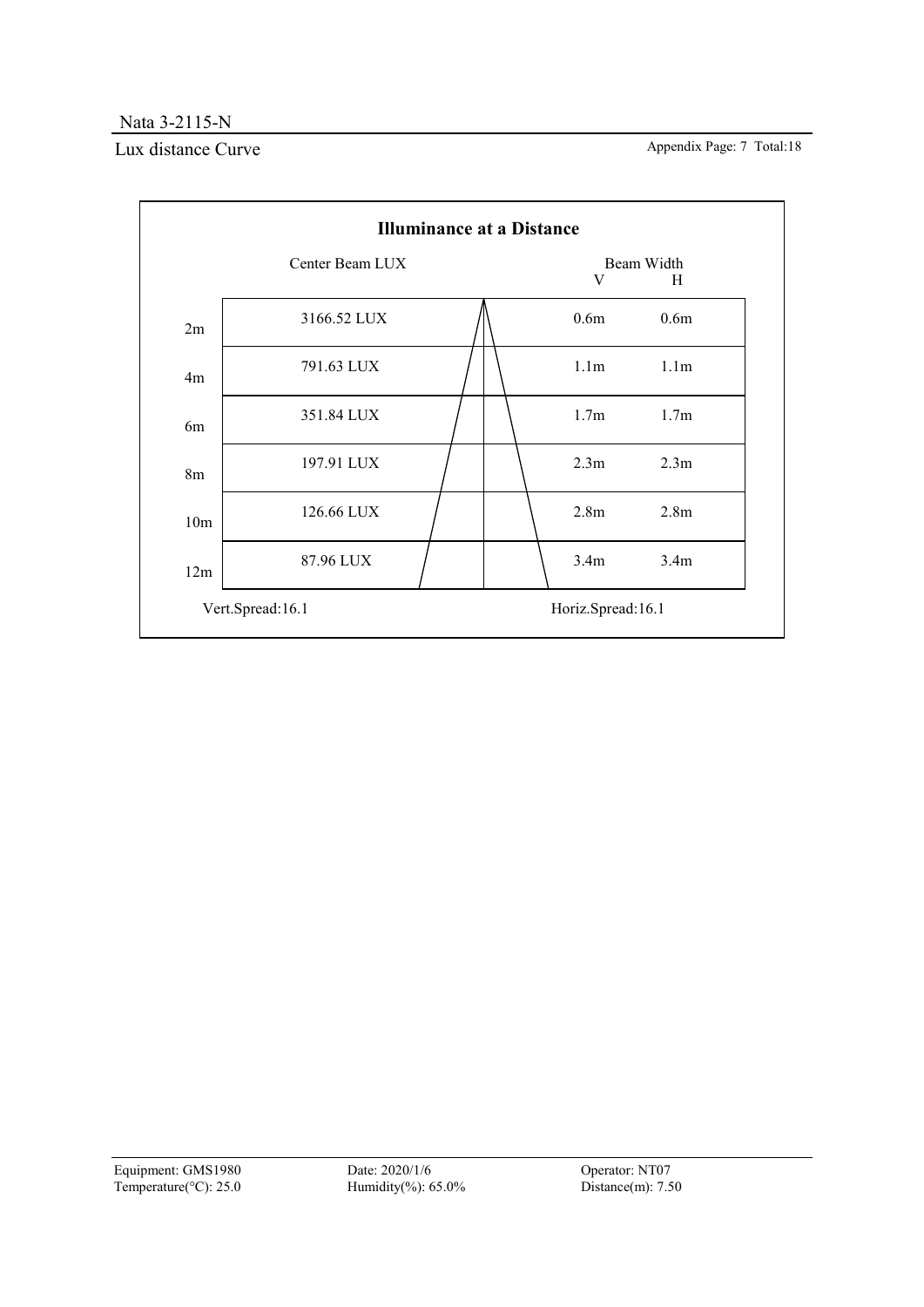## ISO-Intensity(V-H) Appendix Page: 8 Total:18



Temperature( $°C$ ): 25.0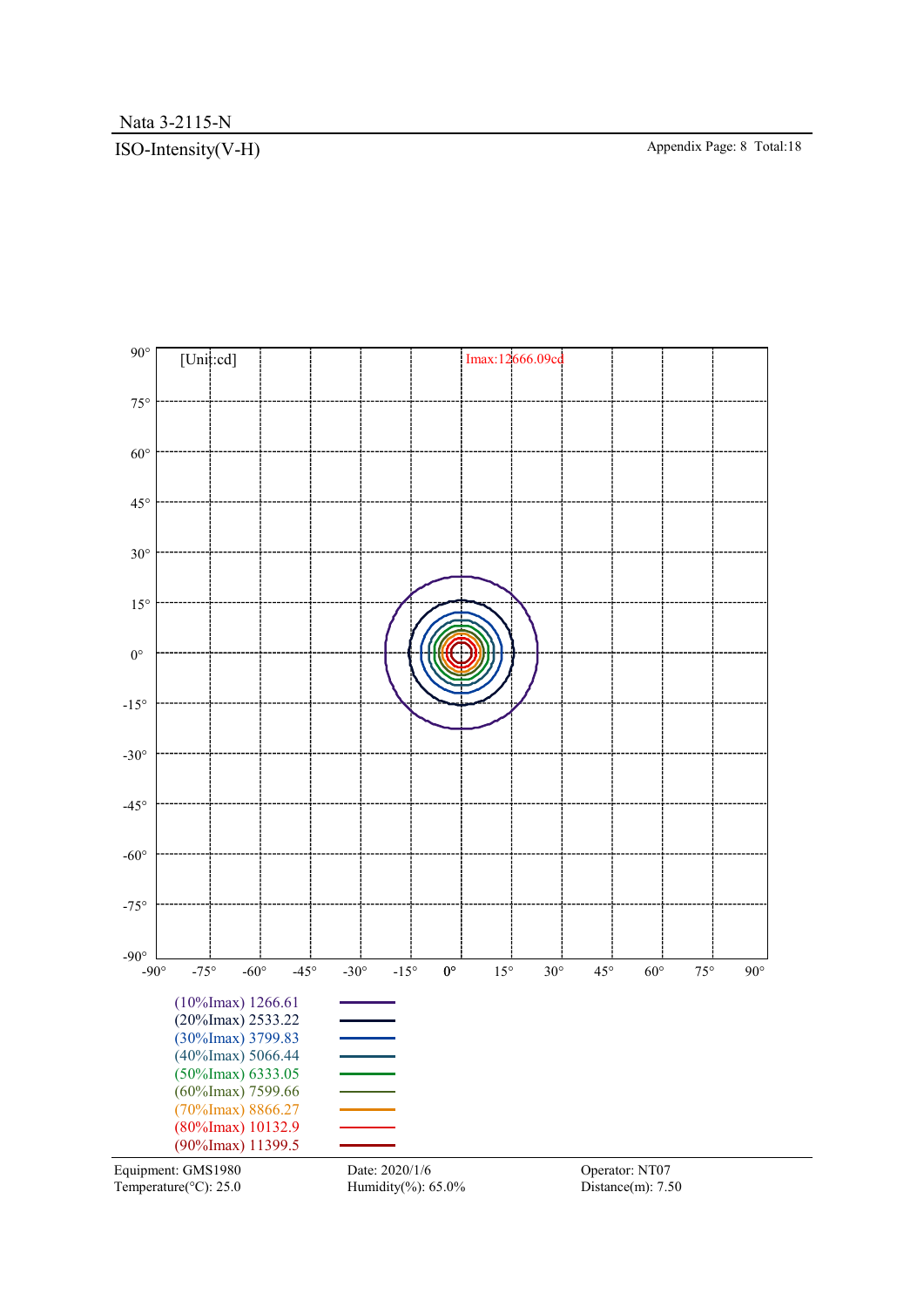

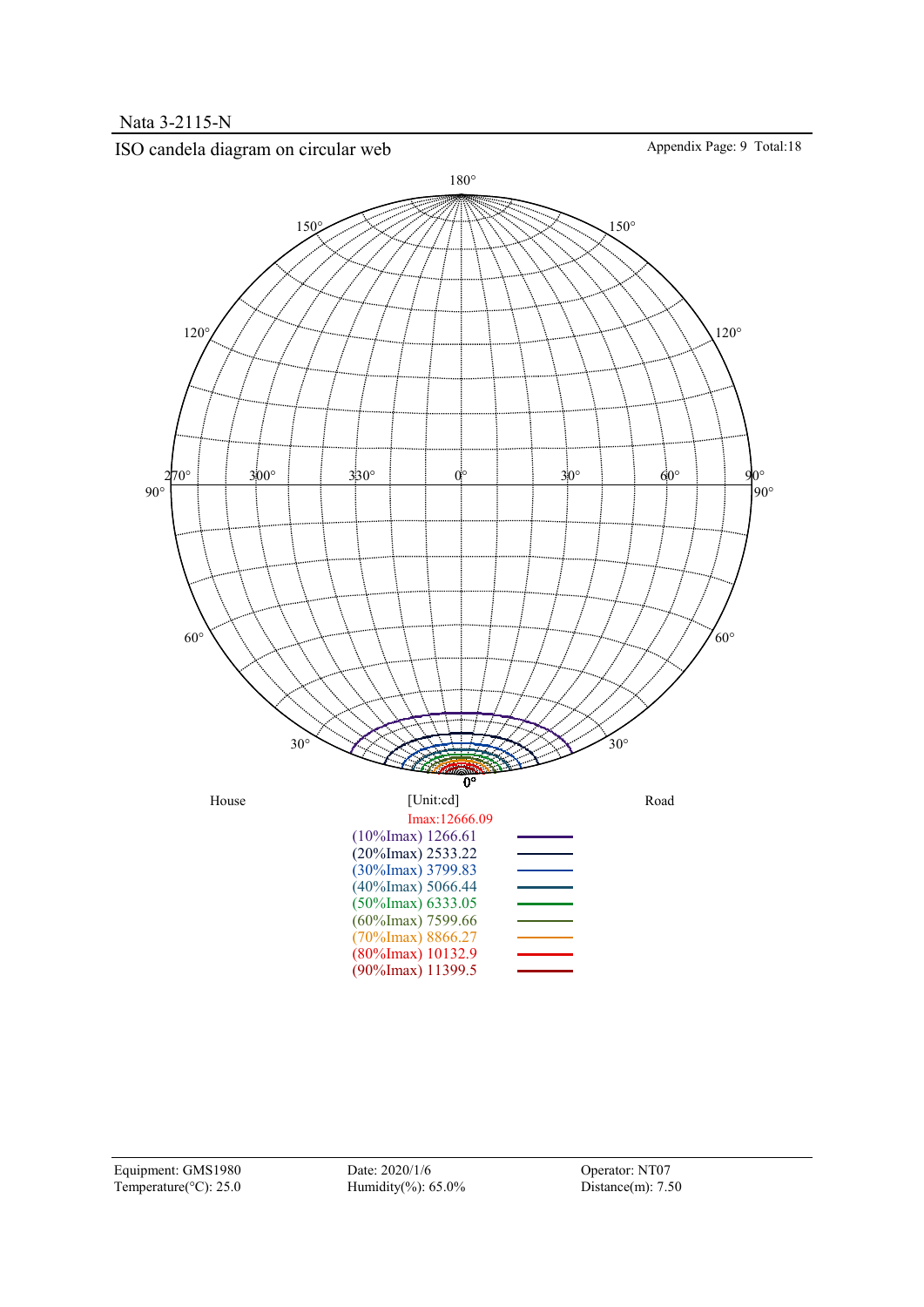## ISO illuminance diagram Appendix Page: 10 Total:18

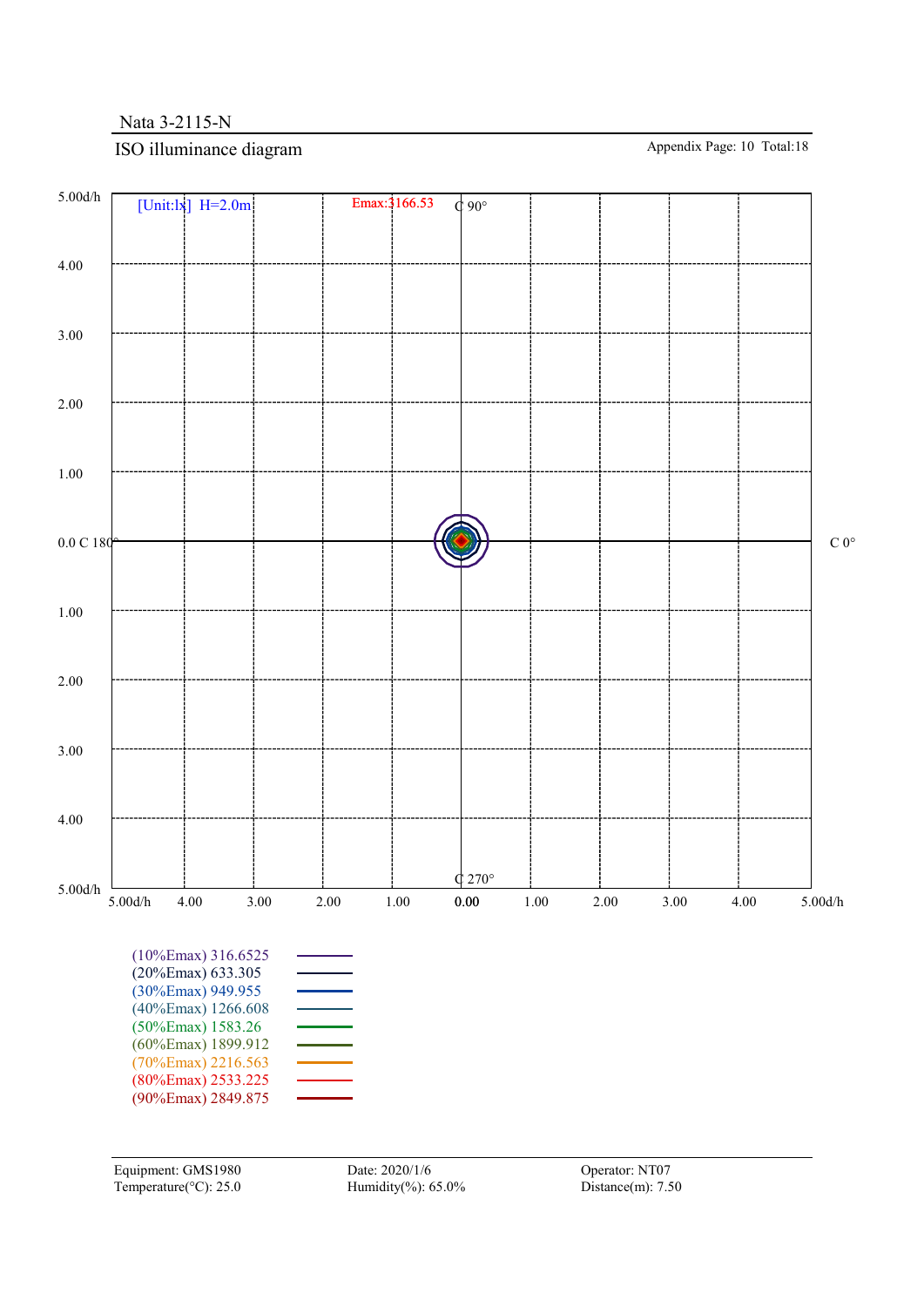# Space ISO Lux diagram Appendix Page: 11 Total:18

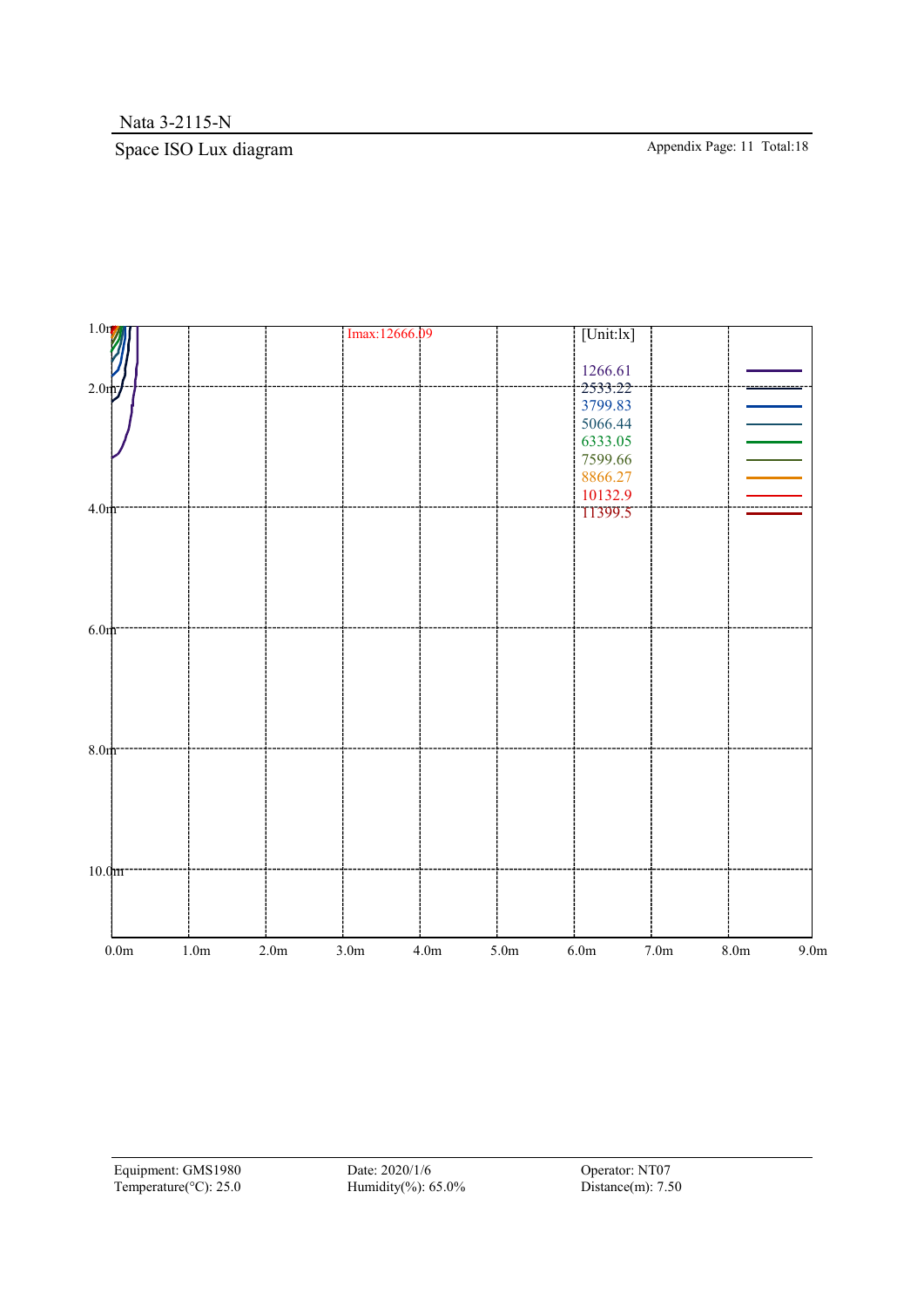# Luminance Limitting Curve(no luminous side) Appendix Page: 12 Total:18

| Luminance Table |     |    |    |    |     |    |  |    |    |  |  |
|-----------------|-----|----|----|----|-----|----|--|----|----|--|--|
|                 | -43 | 50 | DЭ | 60 | -65 | 70 |  | 80 | 85 |  |  |
| CC              |     |    |    |    |     |    |  |    |    |  |  |
| C45             |     |    |    |    |     |    |  |    |    |  |  |
| C90             |     |    |    |    |     |    |  |    |    |  |  |

| L(Hor)(65) | L(Ver)(65) | L45(65) | L(Hor)(75)  L(Ver)(75) | L45(75) | L(Hor)(85)  L(Ver)(85) | L <sub>45</sub> (85 |
|------------|------------|---------|------------------------|---------|------------------------|---------------------|
|            |            |         |                        |         |                        |                     |

Glare Table

| Glare | Quality |      | Service Values Illuminance(lx) |      |              |              |              |             |              |  |  |  |
|-------|---------|------|--------------------------------|------|--------------|--------------|--------------|-------------|--------------|--|--|--|
| 1.15  | A       | 2000 | 1000                           | 500  | $\leq$ = 300 |              |              |             |              |  |  |  |
| 1.5   | B       |      | 2000                           | 1000 | 500          | $\leq$ = 300 |              |             |              |  |  |  |
| 1.85  | ◡       |      |                                | 2000 | 1000         | 500          | $\leq$ = 300 |             |              |  |  |  |
| 2.2   | D       |      |                                |      | 2000         | 1000         | 500          | $\leq$ =300 |              |  |  |  |
| 2.55  | E       |      |                                |      |              | 2000         | 1000         | 500         | $\leq$ = 300 |  |  |  |
|       |         | a    | n                              | c    | d            | e            |              | g           | n            |  |  |  |

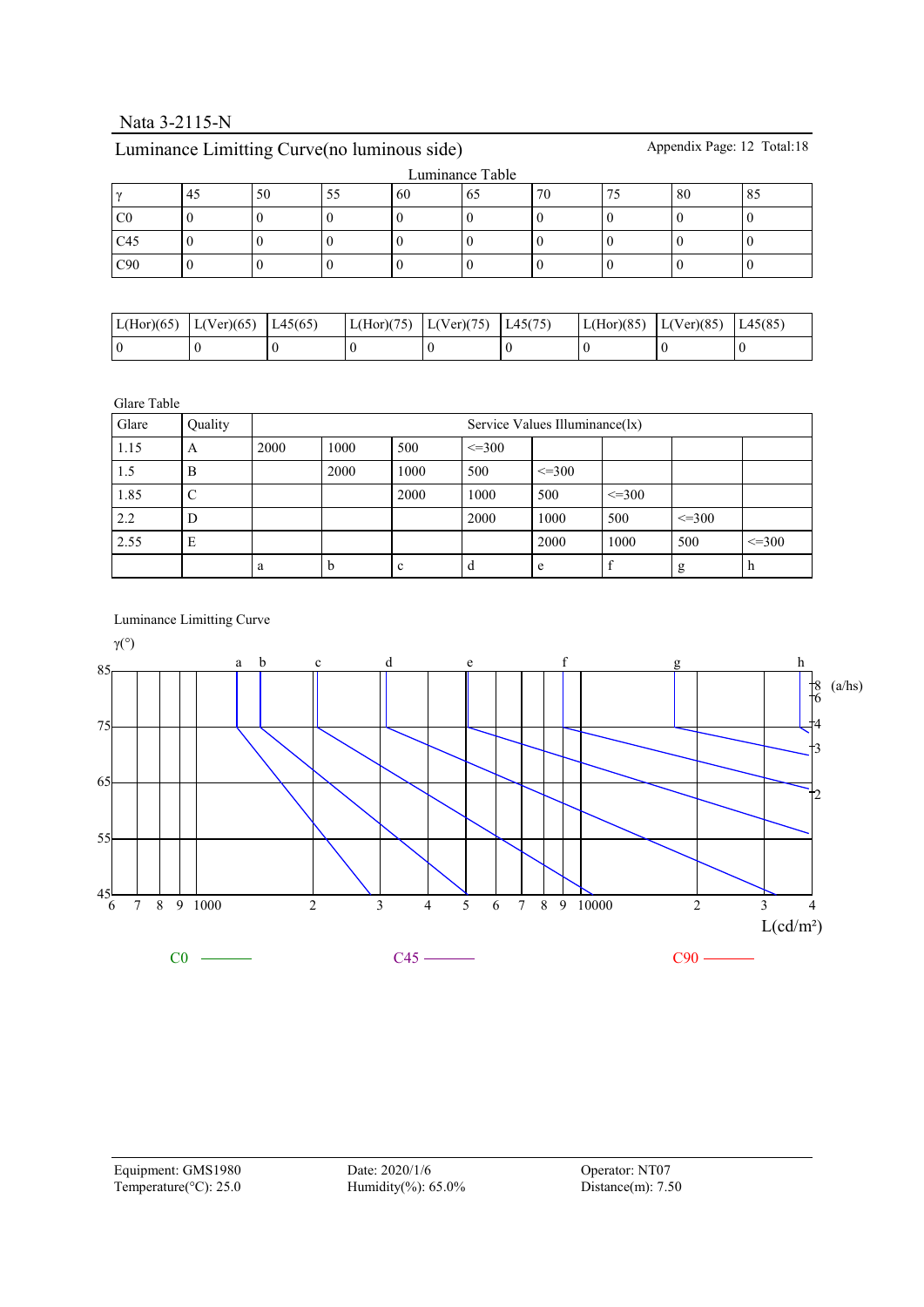Nata 3-2115-N

# Budgetary Estimate Table Appendix Page: 13 Total:18

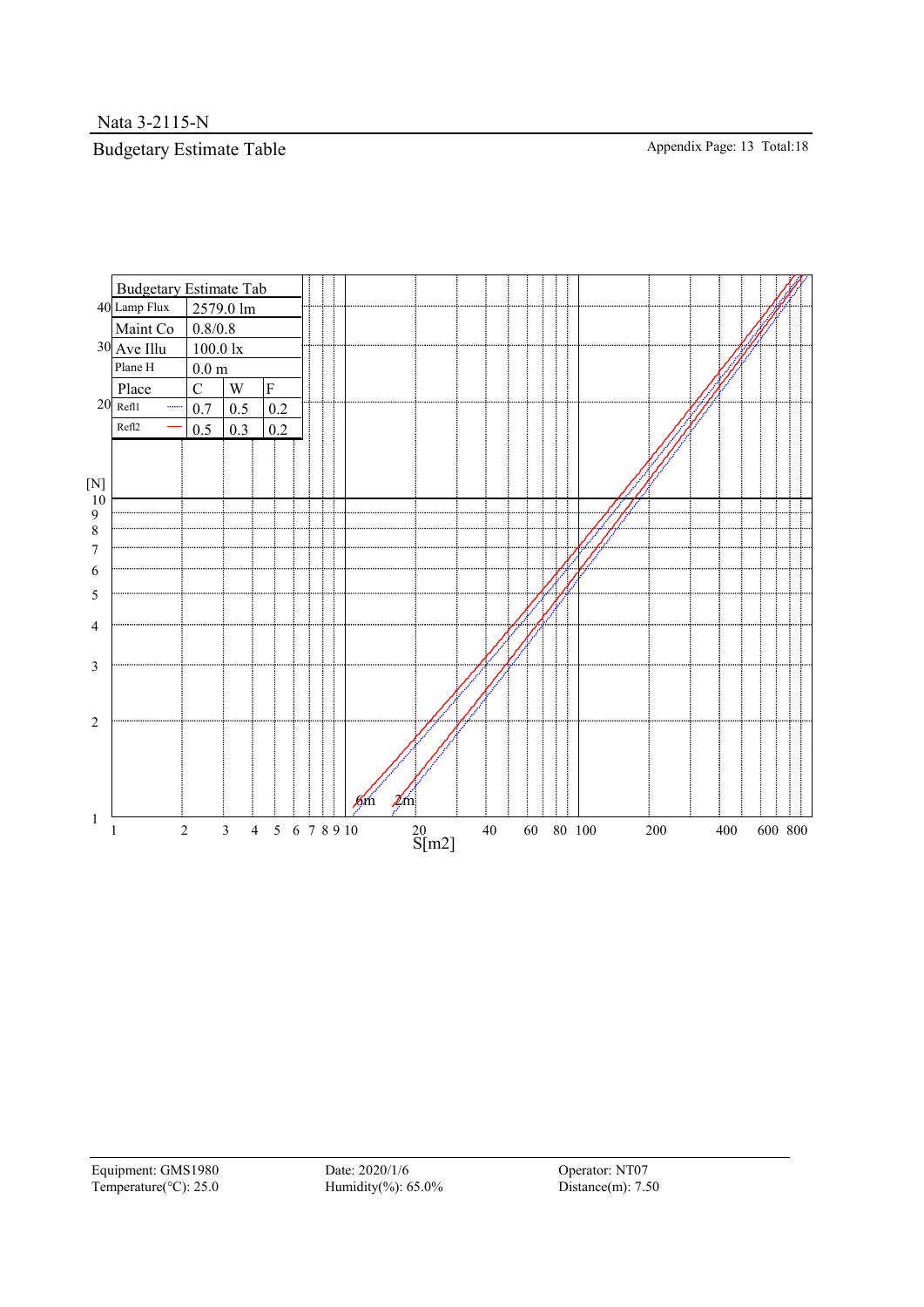## Utilization factor table for indoor luminaire Appendix Page: 14 Total:18

| <b>RHOCC</b> |      | 80   |      |      | 70   |      |      | 50                                  |      | 30   |           |      | 10   |      |      | $\mathbf{0}$ |
|--------------|------|------|------|------|------|------|------|-------------------------------------|------|------|-----------|------|------|------|------|--------------|
| <b>RHOW</b>  | 50   | 30   | 10   | 50   | 30   | 10   | 50   | 30                                  | 10   | 50   | 30        | 10   | 50   | 30   | 10   | $\mathbf{0}$ |
| <b>RCR</b>   |      |      |      |      |      |      |      | COEFFCIENTS OF UTILIZATION RHOFC=20 |      |      | <b>CU</b> |      |      |      |      |              |
| $\theta$     | 1.00 | 1.00 | 1.00 | 0.97 | 0.97 | 0.97 | 0.93 | 0.93                                | 0.93 | 0.89 | 0.89      | 0.89 | 0.85 | 0.85 | 0.85 | 0.84         |
|              | 0.94 | 0.92 | 0.90 | 0.92 | 0.90 | 0.89 | 0.89 | 0.87                                | 0.86 | 0.86 | 0.85      | 0.84 | 0.83 | 0.82 | 0.81 | 0.80         |
| 2            | 0.89 | 0.86 | 0.84 | 0.87 | 0.85 | 0.83 | 0.85 | 0.83                                | 0.81 | 0.82 | 0.81      | 0.79 | 0.80 | 0.79 | 0.78 | 0.76         |
| 3            | 0.85 | 0.81 | 0.79 | 0.83 | 0.80 | 0.78 | 0.81 | 0.79                                | 0.77 | 0.79 | 0.77      | 0.76 | 0.78 | 0.76 | 0.74 | 0.73         |
| 4            | 0.81 | 0.77 | 0.74 | 0.80 | 0.77 | 0.74 | 0.78 | 0.75                                | 0.73 | 0.77 | 0.74      | 0.72 | 0.75 | 0.73 | 0.72 | 0.70         |
| 5            | 0.78 | 0.74 | 0.71 | 0.77 | 0.73 | 0.71 | 0.75 | 0.72                                | 0.70 | 0.74 | 0.72      | 0.70 | 0.73 | 0.71 | 0.69 | 0.68         |
| 6            | 0.75 | 0.71 | 0.68 | 0.74 | 0.70 | 0.68 | 0.73 | 0.70                                | 0.67 | 0.72 | 0.69      | 0.67 | 0.71 | 0.68 | 0.67 | 0.66         |
|              | 0.72 | 0.68 | 0.66 | 0.71 | 0.68 | 0.65 | 0.71 | 0.67                                | 0.65 | 0.70 | 0.67      | 0.65 | 0.69 | 0.66 | 0.64 | 0.63         |
| 8            | 0.70 | 0.66 | 0.63 | 0.69 | 0.66 | 0.63 | 0.68 | 0.65                                | 0.63 | 0.68 | 0.65      | 0.63 | 0.67 | 0.64 | 0.62 | 0.62         |
| 9            | 0.67 | 0.64 | 0.61 | 0.67 | 0.63 | 0.61 | 0.66 | 0.63                                | 0.61 | 0.66 | 0.63      | 0.61 | 0.65 | 0.62 | 0.61 | 0.60         |
| 10           | 0.65 | 0.62 | 0.59 | 0.65 | 0.62 | 0.59 | 0.64 | 0.61                                | 0.59 | 0.64 | 0.61      | 0.59 | 0.63 | 0.61 | 0.59 | 0.58         |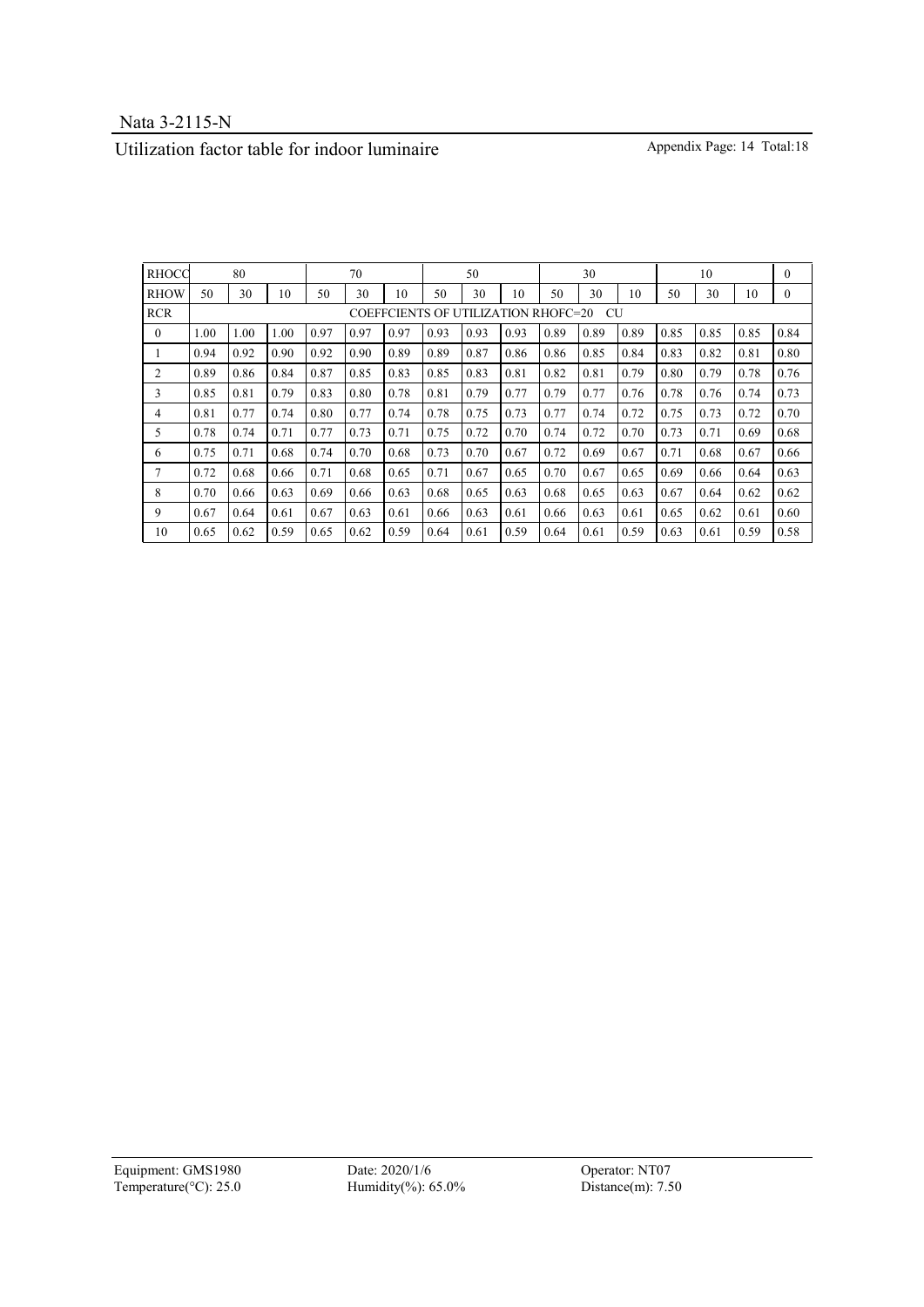## Coefficient Utilization Curve Appendix Page: 15 Total:18



Equipment: GMS1980 Date: 2020/1/6 Operator: NT07 Temperature(°C): 25.0 Humidity(%): 65.0% Distance(m): 7.50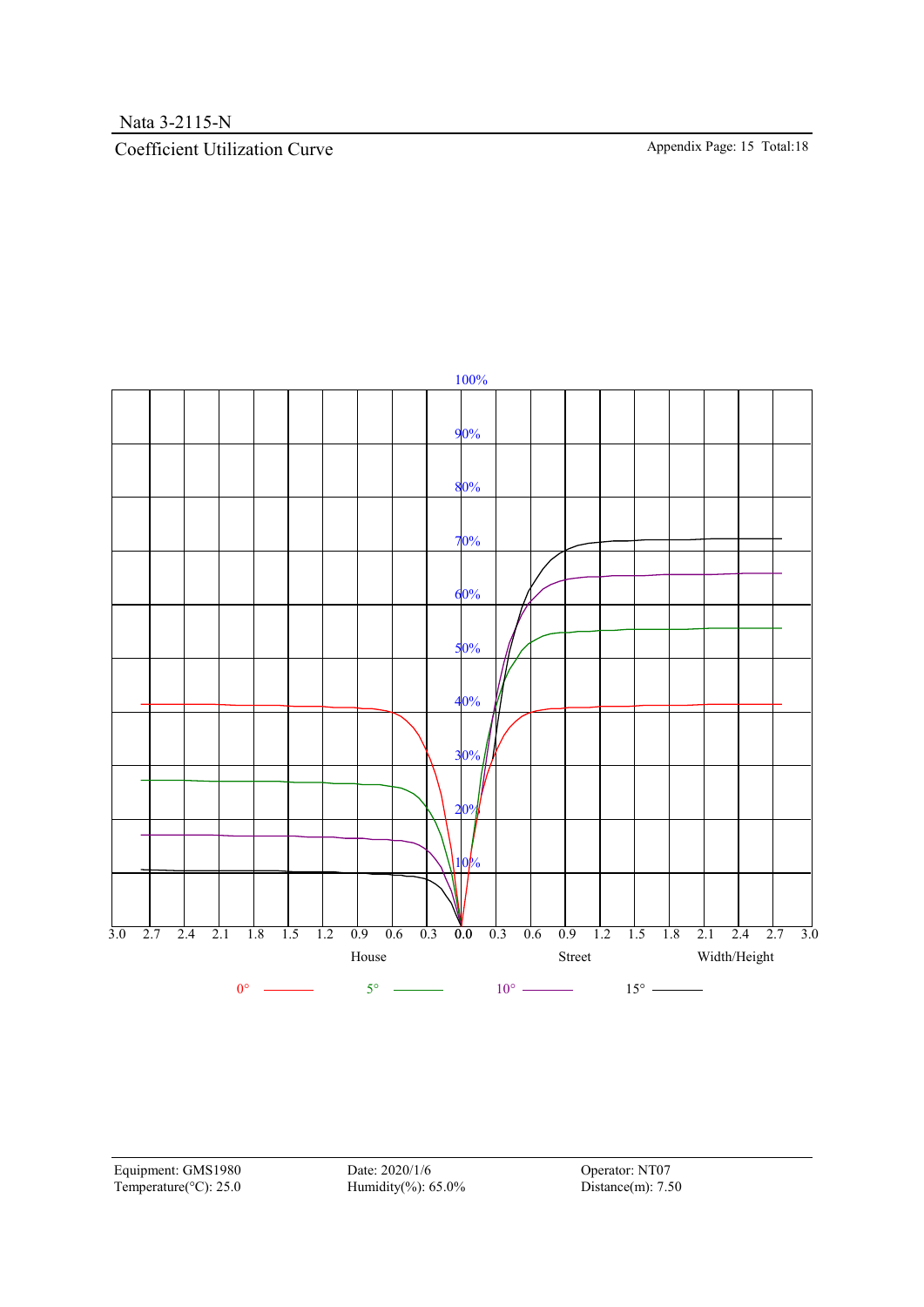Nata 3-2115-N

|                           | Intensity data(cd) |                            |                                              |                  |                   |                  |         |         | Appendix Page: 16 Total:18 |
|---------------------------|--------------------|----------------------------|----------------------------------------------|------------------|-------------------|------------------|---------|---------|----------------------------|
| $C/\gamma$ <sup>(°)</sup> | 0.0                | 1.0                        | 2.0                                          | 3.0              | 4.0               | 5.0              | 6.0     | 7.0     | 8.0                        |
| 0.0                       |                    | 12757.50 12414.38 11745.00 |                                              | 10850.63         | 9607.50           | 8448.75          | 7250.63 | 6260.63 | 5551.88                    |
| 45.0                      | 12661.88           | 12318.75                   | 11587.50                                     | 10524.38         | 9433.13           | 8190.00          | 7025.63 | 6131.25 | 5394.38                    |
|                           |                    |                            |                                              |                  |                   |                  |         |         |                            |
| 90.0                      |                    | 12622.50 12352.50 11192.06 |                                              | 10964.25 9806.63 |                   | 8709.19          | 7617.38 | 6415.88 | 5612.63                    |
| 135.0                     |                    | 12633.75 12712.50 12560.63 |                                              |                  | 12200.63 11463.75 | 10389.38 9298.13 |         | 8032.50 | 7003.13                    |
| 180.0                     |                    | 12757.50 12830.63 12706.88 |                                              | 12324.38         | 11184.75          | 10814.63         | 9438.75 | 8299.69 | 7252.88                    |
| 225.0                     |                    |                            | 12661.88 12785.63 12712.50 12403.13 11151.00 |                  |                   | 10900.13         | 9834.19 | 8471.81 | 7431.75                    |
| 270.0                     |                    | 12622.50 12650.63 12481.88 |                                              | 12003.75         | 11306.25          | 10226.25 8994.38 |         | 7925.63 | 6946.88                    |
| 315.0                     |                    | 12611.25 12313.13 11137.50 |                                              | 10779.75         | 9604.69           | 8475.75          | 7419.38 | 6296.06 | 5550.19                    |
| 360.0                     |                    | 12757.50 12414.38 11745.00 |                                              | 10850.63         | 9607.50           | 8448.75          | 7250.63 | 6260.63 | 5551.88                    |
| $C/\gamma$ <sup>(°)</sup> | 9.0                | 10.0                       | 11.0                                         | 12.0             | 13.0              | 14.0             | 15.0    | 16.0    | 17.0                       |
| 0.0                       | 4882.50            | 4297.50                    | 3841.88                                      | 3442.50          | 3003.75           | 2840.63          | 2439.00 | 2179.69 | 1958.63                    |
| 45.0                      | 4640.63            | 4111.88                    | 3656.25                                      | 3223.13          | 2868.75           | 2716.31          | 2406.94 | 2121.19 | 1933.31                    |
| 90.0                      | 4926.38            | 4201.88                    | 3713.06                                      | 3294.00          | 2886.75           | 2534.63          | 2264.63 | 2005.88 | 1815.19                    |
| 135.0                     | 6024.38            | 5203.13                    | 4595.63                                      | 4145.63          | 3538.13           | 3161.25          | 2896.88 | 2541.94 | 2305.13                    |
| 180.0                     | 6349.50            | 5424.75                    | 4801.50                                      | 4264.31          | 3688.31           | 3294.56          | 2950.31 | 2624.06 | 2338.31                    |
| 225.0                     | 6515.44            | 5569.31                    | 4931.44                                      | 4386.38          | 3846.94           | 3402.00          | 3062.81 | 2730.94 | 2468.81                    |
| 270.0                     | 5895.00            | 5197.50                    | 4590.00                                      | 4066.88          | 3498.75           | 3121.88          | 2868.75 | 2450.81 | 2207.25                    |
| 315.0                     | 4905.56            | 4224.94                    | 3761.44                                      | 3364.88          | 2974.50           | 2652.19          | 2405.25 | 2165.63 | 1977.19                    |
| 360.0                     | 4882.50            | 4297.50                    | 3841.88                                      | 3442.50          | 3003.75           | 2840.63          | 2439.00 | 2179.69 | 1958.63                    |
|                           |                    |                            |                                              |                  |                   |                  |         |         |                            |
| $C/\gamma$ <sup>(°)</sup> | 18.0               | 19.0                       | 20.0                                         | 21.0             | 22.0              | 23.0             | 24.0    | 25.0    | 26.0                       |
| 0.0                       | 1787.06            | 1620.56                    | 1478.25                                      | 1361.25          | 1235.81           | 1127.81          | 1034.44 | 962.44  | 896.63                     |
| 45.0                      | 1787.06            | 1598.06                    | 1462.50                                      | 1353.94          | 1209.94           | 1112.63          | 1033.88 | 944.44  | 859.50                     |
| 90.0                      | 1632.94            | 1477.13                    | 1355.06                                      | 1234.69          | 1114.37           | 1040.57          | 957.04  | 869.68  | 807.36                     |
| 135.0                     | 2099.25            | 1886.63                    | 1710.00                                      | 1577.81          | 1424.25           | 1299.94          | 1199.25 | 1087.88 | 1008.56                    |
| 180.0                     | 2117.25            | 1901.81                    | 1737.56                                      | 1577.25          | 1438.88           | 1331.44          | 1118.08 | 1093.50 | 1011.71                    |
| 225.0                     | 2219.06            | 1999.13                    | 1827.00                                      | 1656.00          | 1506.38           | 1387.69          | 1272.94 | 1102.95 | 1036.46                    |
| 270.0                     | 1997.44            | 1798.88                    | 1625.63                                      | 1485.00          | 1342.13           | 1213.88          | 1109.81 | 1001.81 | 915.75                     |
| 315.0                     | 1799.44            | 1643.63                    | 1521.00                                      | 1393.31          | 1271.25           | 1111.22          | 1069.65 | 979.03  | 914.34                     |
| 360.0                     | 1787.06            | 1620.56                    | 1478.25                                      | 1361.25          | 1235.81           | 1127.81          | 1034.44 | 962.44  | 896.63                     |
| $C/\gamma$ (°)            | 27.0               | 28.0                       | 29.0                                         | 30.0             | 31.0              | 32.0             | 33.0    | 34.0    | 35.0                       |
| 0.0                       | 803.25             | 671.63                     | 568.13                                       | 469.13           | 349.31            | 291.38           | 172.52  | 108.51  | 77.23                      |
| 45.0                      | 761.63             | 634.50                     | 537.75                                       | 432.00           | 315.00            | 291.94           | 149.68  | 91.69   | 75.99                      |
| 90.0                      | 727.93             | 623.70                     | 523.18                                       | 437.68           | 341.94            | 251.21           | 182.42  | 118.01  | 88.03                      |
| 135.0                     | 928.69             | 840.94                     | 740.81                                       | 628.31           | 506.25            | 410.63           | 320.06  | 232.99  | 127.63                     |
| 180.0                     | 942.58             | 850.50                     | 751.44                                       | 649.13           | 538.31            | 430.09           | 337.22  | 241.20  | 155.76                     |
| 225.0                     | 962.89             | 895.22                     | 783.17                                       | 682.99           | 582.08            | 460.41           | 366.24  | 278.16  | 186.75                     |
| 270.0                     | 827.44             | 737.44                     | 645.19                                       | 552.38           | 445.50            | 367.31           | 294.19  | 211.78  | 158.91                     |
|                           | 825.53             | 701.78                     | 583.09                                       | 485.78           | 374.68            | 271.52           | 187.26  | 110.19  | 83.36                      |
| 315.0                     |                    |                            |                                              | 469.13           |                   |                  |         |         |                            |
| 360.0                     | 803.25             | 671.63                     | 568.13                                       |                  | 349.31            | 291.38           | 172.52  | 108.51  | 77.23                      |
| $C/\gamma$ <sup>(°)</sup> | 36.0               | 37.0                       | 38.0                                         | 39.0             | 40.0              | 41.0             | 42.0    | 43.0    | 44.0                       |
| 0.0                       | 66.15              | 57.09                      | 50.40                                        | 43.99            | 39.99             | 36.17            | 33.24   | 31.50   | 29.59                      |
| 45.0                      | 65.42              | 56.70                      | 49.78                                        | 44.55            | 39.83             | 36.45            | 33.30   | 31.05   | 29.19                      |
| 90.0                      | 72.79              | 62.16                      | 55.52                                        | 48.88            | 43.43             | 39.43            | 36.23   | 33.13   | 30.99                      |
| 135.0                     | 87.47              | 70.31                      | 59.74                                        | 53.27            | 47.48             | 41.91            | 37.46   | 34.37   | 31.56                      |
| 180.0                     | 102.54             | 78.13                      | 66.88                                        | 56.81            | 49.73             | 44.16            | 39.77   | 35.44   | 32.79                      |
| 225.0                     | 114.92             | 81.39                      | 68.46                                        | 57.88            | 51.81             | 45.84            | 41.40   | 37.35   | 34.14                      |
| 270.0                     | 118.52             | 92.98                      | 77.68                                        | 67.44            | 58.73             | 52.43            | 46.58   | 42.13   | 38.81                      |
| 315.0                     | 70.14              | 58.56                      | 53.10                                        | 46.52            | 40.89             | 37.52            | 34.59   | 31.39   | 29.76                      |
| 360.0                     | 66.15              | 57.09                      | 50.40                                        | 43.99            | 39.99             | 36.17            | 33.24   | 31.50   | 29.59                      |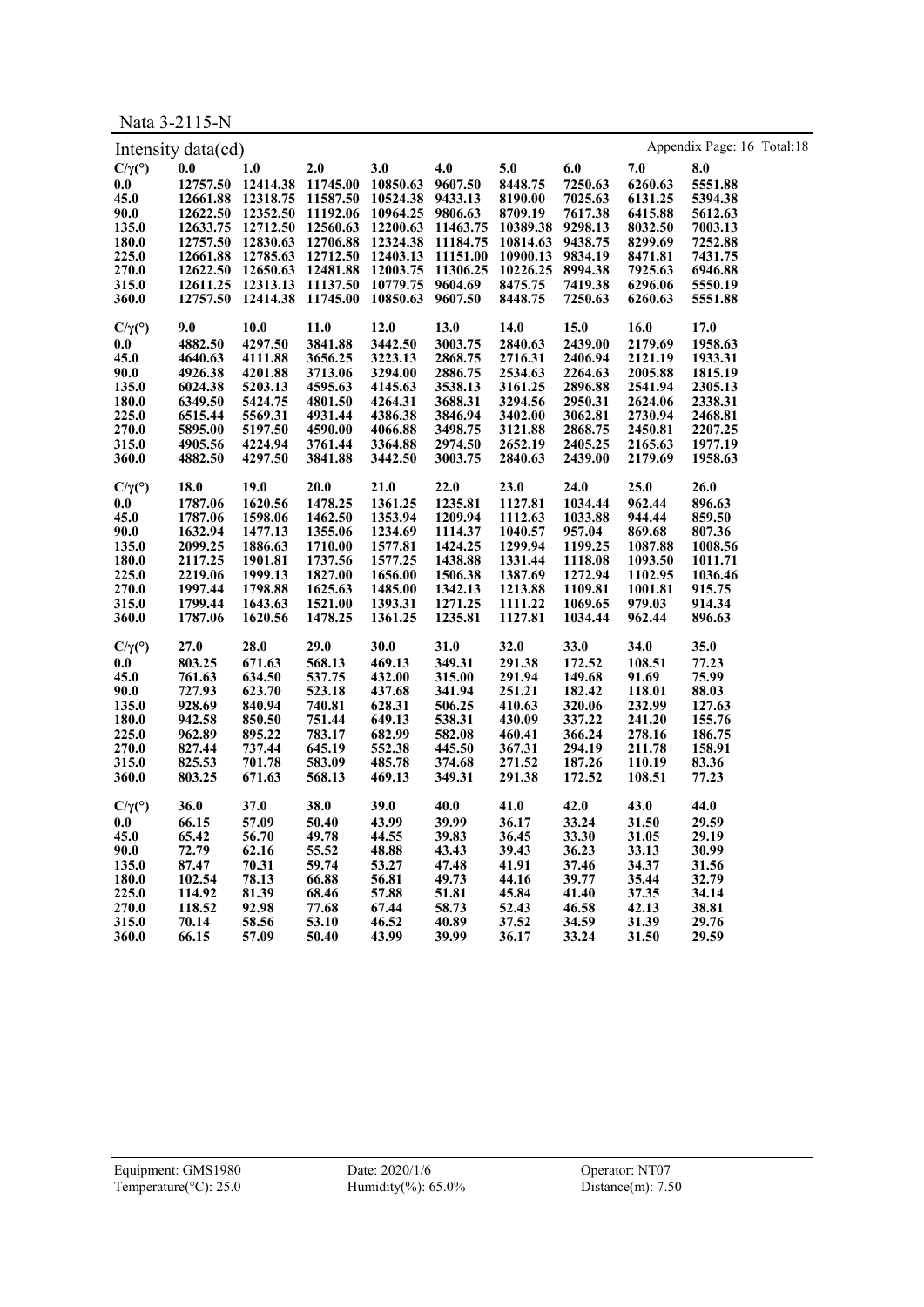Nata 3-2115-N

|                           | Intensity data(cd) |       |             |       |             |       |       |       | Appendix Page: 17 Total:18 |  |
|---------------------------|--------------------|-------|-------------|-------|-------------|-------|-------|-------|----------------------------|--|
| $C/\gamma$ <sup>(°)</sup> | 45.0               | 46.0  | 47.0        | 48.0  | 49.0        | 50.0  | 51.0  | 52.0  | 53.0                       |  |
| 0.0                       | 28.46              | 27.17 | 26.10       | 25.26 | 24.41       | 23.68 | 23.06 | 22.61 | 22.05                      |  |
| 45.0                      | 27.56              | 26.33 | 25.37       | 24.58 | 23.79       | 23.12 | 22.56 | 21.94 | 21.49                      |  |
| 90.0                      | 29.31              | 27.73 | 26.55       | 25.48 | 24.58       | 23.79 | 23.23 | 22.67 | 22.16                      |  |
| 135.0                     | 29.42              | 27.56 | 26.16       | 24.98 | 23.85       | 23.01 | 22.33 | 21.77 | 21.15                      |  |
| 180.0                     | 30.66              | 28.41 | 26.94       | 25.76 | 24.64       | 23.68 | 22.95 | 22.28 | 21.83                      |  |
| 225.0                     | 31.73              | 29.76 | 27.73       | 26.38 | 25.31       | 24.08 | 23.34 | 22.73 | 22.11                      |  |
| 270.0                     | 35.72              | 33.08 | 31.22       | 29.64 | 27.96       | 26.83 | 25.88 | 25.03 | 24.36                      |  |
| 315.0                     | 28.29              | 27.06 | 26.10       | 25.37 | 24.69       | 24.02 | 23.46 | 22.78 | 22.22                      |  |
| 360.0                     | 28.46              | 27.17 | 26.10       | 25.26 | 24.41       | 23.68 | 23.06 | 22.61 | 22.05                      |  |
|                           |                    |       |             |       |             |       |       |       |                            |  |
| $C/\gamma$ <sup>(°)</sup> | 54.0               | 55.0  | 56.0        | 57.0  | 58.0        | 59.0  | 60.0  | 61.0  | 62.0                       |  |
| 0.0                       | 21.77              | 21.49 | 21.32       | 21.21 | 21.09       | 21.09 | 21.09 | 20.93 | 21.04                      |  |
| 45.0                      | 21.15              | 20.76 | 20.36       | 20.14 | 19.91       | 19.69 | 19.52 | 19.24 | 19.24                      |  |
| 90.0                      | 21.71              | 21.26 | 20.87       | 20.48 | 20.19       | 19.80 | 19.52 | 19.18 | 19.01                      |  |
| 135.0                     | 20.87              | 20.59 | 20.31       | 20.14 | 19.97       | 19.80 | 19.63 | 19.46 | 19.29                      |  |
| 180.0                     | 21.38              | 21.09 | 20.93       | 20.70 | 20.53       | 20.42 | 20.31 | 20.25 | 20.25                      |  |
| 225.0                     | 21.66              | 21.38 | 21.04       | 20.81 | 20.59       | 20.36 | 20.19 | 20.03 | 19.97                      |  |
| 270.0                     | 24.02              | 23.68 | 23.34       | 23.06 | 22.61       | 22.16 | 21.66 | 21.09 | 20.64                      |  |
| 315.0                     | 21.71              | 21.21 | 20.81       | 20.36 | 19.97       | 19.63 | 19.46 | 19.18 | 19.24                      |  |
| 360.0                     | 21.77              | 21.49 | 21.32       | 21.21 | 21.09       | 21.09 | 21.09 | 20.93 | 21.04                      |  |
| $C/\gamma$ <sup>(°)</sup> | 63.0               | 64.0  | 65.0        | 66.0  | 67.0        | 68.0  | 69.0  | 70.0  | 71.0                       |  |
| 0.0                       | 20.98              | 20.59 | 20.31       | 19.52 | 19.01       | 18.23 | 17.94 | 17.38 | 16.99                      |  |
| 45.0                      | 18.90              | 18.51 | 17.78       | 17.21 | 16.54       | 16.14 | 15.75 | 15.24 | 14.91                      |  |
| 90.0                      | 18.90              | 18.34 | 18.00       | 17.27 | 16.93       | 16.31 | 15.92 | 15.47 | 15.13                      |  |
| 135.0                     | 19.07              | 18.96 | 18.39       | 18.17 | 17.44       | 16.93 | 16.37 | 15.92 | 15.30                      |  |
| 180.0                     | 20.03              | 20.08 | 19.97       | 19.52 | 19.24       | 18.39 | 18.00 | 17.21 | 16.93                      |  |
| 225.0                     | 19.80              | 19.74 | 19.63       | 19.07 | 18.62       | 17.83 | 17.21 | 16.59 | 16.20                      |  |
| 270.0                     | 20.19              | 19.74 | 19.29       | 18.79 | 18.11       | 17.61 | 17.16 | 16.65 | 16.20                      |  |
| 315.0                     | 19.29              | 18.68 | 18.45       | 17.61 | 17.10       | 16.43 | 16.03 | 15.41 | 15.13                      |  |
| 360.0                     | 20.98              | 20.59 | 20.31       | 19.52 | 19.01       | 18.23 | 17.94 | 17.38 | 16.99                      |  |
|                           |                    |       |             |       |             |       |       |       |                            |  |
| $C/\gamma$ <sup>(°)</sup> | 72.0               | 73.0  | 74.0        | 75.0  | 76.0        | 77.0  | 78.0  | 79.0  | 80.0                       |  |
| 0.0                       | 16.71              | 16.48 | 16.20       | 15.98 | 15.75       | 15.53 | 15.30 | 15.08 | 14.85                      |  |
| 45.0                      | 14.68              | 14.40 | 14.12       | 13.84 | 13.56       | 13.33 | 13.05 | 12.77 | 12.49                      |  |
| 90.0                      | 14.79              | 14.51 | 14.23       | 14.01 | 13.67       | 13.39 | 13.11 | 12.83 | 12.49                      |  |
| 135.0                     | 14.96              | 14.74 | 14.46       | 14.18 | 13.89       | 13.61 | 13.28 | 13.05 | 12.77                      |  |
| 180.0                     | 16.31              | 15.86 | 15.58       | 15.30 | 15.08       | 14.85 | 14.63 | 14.29 | 14.01                      |  |
| 225.0                     | 15.69              | 15.36 | 15.02       | 14.74 | 14.46       | 14.18 | 13.89 | 13.67 | 13.33                      |  |
| 270.0                     | 15.81              | 15.53 | 15.19       | 14.91 | 14.68       | 14.34 | 14.01 | 13.73 | 13.44                      |  |
| 315.0                     | 14.79              | 14.46 | 14.23       | 14.01 | 13.67       | 13.44 | 13.16 | 12.94 | 12.60                      |  |
| 360.0                     | 16.71              | 16.48 | 16.20       | 15.98 | 15.75       | 15.53 | 15.30 | 15.08 | 14.85                      |  |
| $C/\gamma$ <sup>(°)</sup> | 81.0               | 82.0  | 83.0        | 84.0  | 85.0        | 86.0  | 87.0  | 88.0  | 89.0                       |  |
| 0.0                       | 14.68              |       | 14.46 14.18 |       | 14.01 13.67 | 13.22 | 12.49 | 11.87 | 11.64                      |  |
| 45.0                      | 12.26              | 11.98 | 11.76       | 11.48 | 11.14       | 10.91 | 10.74 | 10.52 | 10.35                      |  |
| 90.0                      | 12.21              | 11.87 | 11.59       | 11.36 | 11.03       | 10.80 | 10.58 | 10.41 | 10.29                      |  |
| 135.0                     | 12.49              | 12.26 | 11.98       | 11.76 | 11.48       | 11.25 | 11.03 | 10.86 | 10.63                      |  |
| 180.0                     | 13.78              | 13.44 | 13.28       | 13.05 | 12.83       | 12.66 | 12.21 | 11.76 | 11.42                      |  |
| 225.0                     | 13.05              | 12.83 | 12.54       | 12.32 | 12.04       | 11.87 | 11.48 | 11.19 | 10.86                      |  |
| 270.0                     | 13.05              | 12.66 | 12.38       | 12.04 | 11.70       | 11.42 | 11.14 | 10.86 | 10.63                      |  |
| 315.0                     | 12.32              | 12.09 | 11.81       | 11.59 | 11.36       | 11.14 | 10.86 | 10.63 | 10.41                      |  |
| 360.0                     | 14.68              | 14.46 | 14.18       | 14.01 | 13.67       | 13.22 | 12.49 | 11.87 | 11.64                      |  |
|                           |                    |       |             |       |             |       |       |       |                            |  |